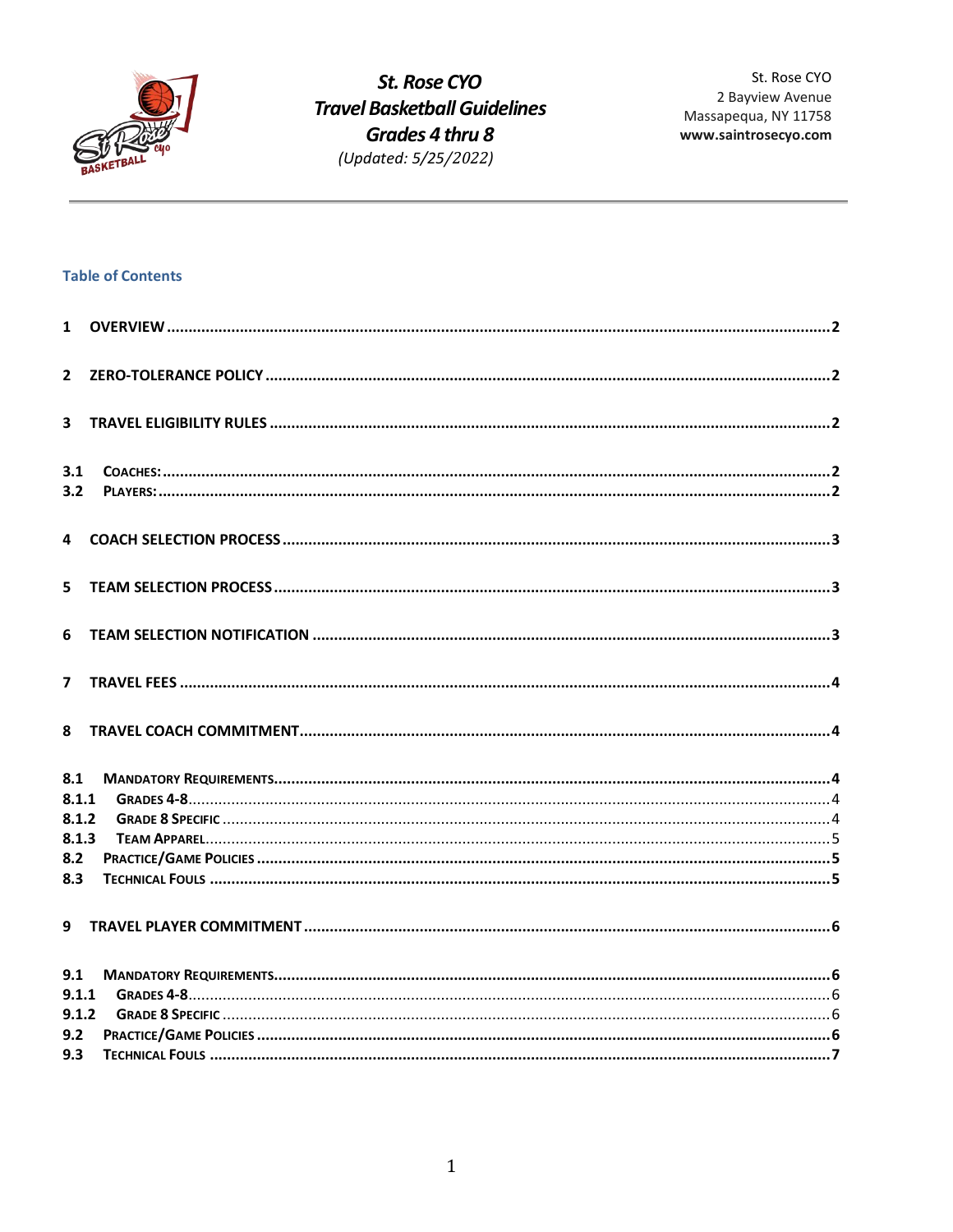## <span id="page-1-0"></span>**1 Overview**

St. Rose CYO Travel Basketball is a competitive basketball program that abides by the rules and guidelines set forth by CYO of Long Island - CYOLI *[\(www.cyoli.org](http://www.cyoli.org/)*), in conjunction with St. Rose CYO policies. All players interested in trying out for a travel team must register via the CYO website (*[www.saintrosecyo.com](http://www.saintrosecyo.com/)*) by the registration deadline and must also meet the CYOLI Travel Eligibility Requirements. Late registrations and walk-ins on the day of the tryouts are not permitted. Please note that a player's selection to a travel team is not guaranteed.

Coaches, Parents, and Players must adhere to the rules and guidelines outlined in this document and be committed to participating in the travel program. Failure to do so may result in disciplinary action, up to and including suspension and/or expulsion from the program.

The St. Rose CYO Travel Basketball program strives to create a competitive athletic experience where all participants demonstrate the following core values:

*Spiritual Formation, Integrity, Strength in Community, Sportsmanship, Commitment, and Teamwork*

### <span id="page-1-1"></span>**2 Zero-Tolerance Policy**

Coaches, Players, Officials, and Spectators are expected to conform to accepted standards of good sportsmanship and behavior as stated below.

*St. Rose of Lima CYO promotes good sportsmanship by our athletes, coaches, officials, and spectators. We request your cooperation by supporting the participants and officials in a positive manner.* 

*Profanity, verbal threats or other intimidating actions directed at officials, athletes, coaches or team representatives will not be tolerated and are grounds for suspension or removal from our program.* 

*You represent St. Rose of Lima and our Community and should do so with dignity, honor, and pride during all practices and games, either at home or away. We thank you for your cooperation and look forward to a positive and rewarding experience for all.*

# <span id="page-1-2"></span>**3 Travel Eligibility Rules**

St. Rose of Lima Travel Basketball requires all coaches and players to adhere to the Travel Eligibility Requirements of CYO of Long Island (CYOLI). The requirements are detailed on the CYOLI website, [\(www.cyoli.org\)](http://www.cyoli.org/), under menu *Rules*.

#### <span id="page-1-3"></span>**3.1 Coaches:**

Coaches must live within the St. Rose of Lima parish boundary or be a registered member of the St. Rose of Lima parish for two (2) years or more.

#### <span id="page-1-4"></span>**3.2 Players:**

Players whose address falls outside of the St. Rose boundaries are NOT eligible to play for a St. Rose travel team unless they meet one of the following additional criteria:

- $\Rightarrow$  Player attends St. Rose of Lima School OR
- $\Rightarrow$  Player is a registered member of St. Rose of Lima parish and is enrolled in the St. Rose Religious Education program (aka CCD, Faith Formation) for two (2) years or more.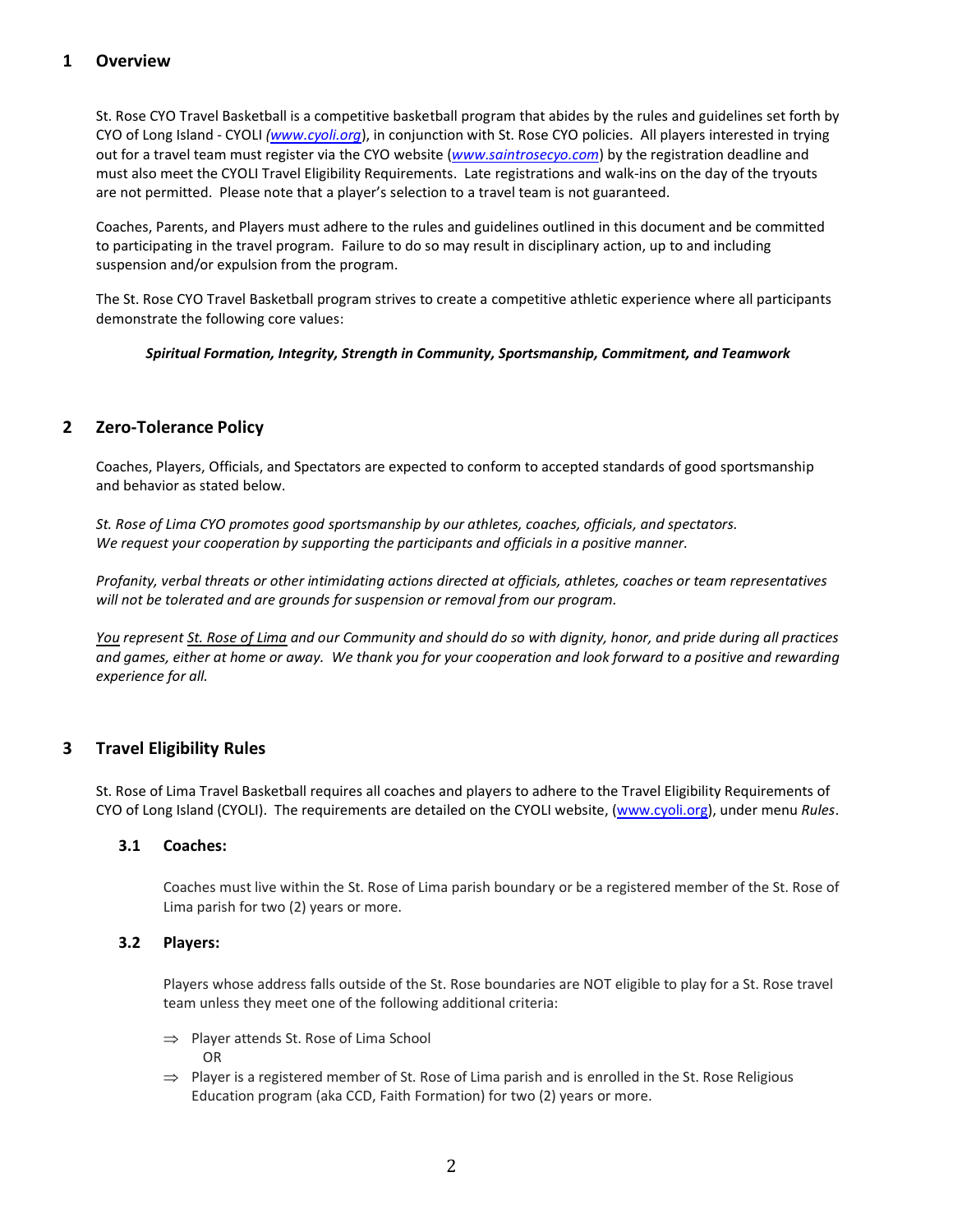## <span id="page-2-0"></span>**4 Coach Selection Process**

- $\circ$  St. Rose CYO Officer(s) approve the selection of all travel coaches, including both new and current coaches. Please note that coaches are not guaranteed a coaching position from season to season.
- o Persons interested in coaching a travel team must contact the CYO Office, CYO Travel Director, or Travel Coordinator indicating the division (grade and gender) they wish to coach. Contact information for CYO personnel can be found on the St. Rose CYO website [\(www.saintrosecyo.com\)](http://www.saintrosecyo.com/).
- $\circ$  A person is only permitted to be Head Coach for one (1) team or an Assistant Coach for one (1) team in the Boys & Girls Travel Divisions combined. If there is a shortage of coaches, the St. Rose CYO Officer(s) must approve coaching options, including but not limited to, assigning a non-parent coach or allowing a person to be a Coach or Assistant Coach of multiple teams.
- o Only one (1) Head Coach and one (1) Assistant Coach can be recorded on a team roster and will be permitted on the team bench during a game. Only one (1) book person will be permitted to record stats during games.
- o Persons accepting a Coaching position must adhere to the mandatory requirements as stated in *Section 8* of this document. Failure to do so will result in immediate dismissal from the team.

### <span id="page-2-1"></span>**5 Team Selection Process**

- o St. Rose CYO Officer(s) have the final approval of all team rosters.
- o St. Rose CYO Officers, Travel Head Coaches, and Travel Coordinators will attend the tryouts for all grades, participate in the player evaluation process, and collaborate as a group to select players for each team.
- o St. Rose CYO Officer(s) and Travel Coaches determine the number of travel teams per grade (maximum of 2) and team levels ("A" or "B") based on the collective skill level of each team.
- o The minimum number of players per team is 10, and the maximum number of players per team is 12.
- o Player must attend one (1) **FULL tryout session**\* to be considered for a travel team.

\* Late arrival and/or early departure from the tryout session is **NOT** considered a **FULL** tryout.

- o Team Levels:
	- $\Rightarrow$  Grade 4: "B" level only
	- $\Rightarrow$  Grades 5 8: CYOLI determines the team level based on the team record from the previous year. See CYOLI rule for the appeal process, if required.
	- $\Rightarrow$  If a grade has two teams at the same level, a draft will be held to ensure both teams are equally competitive. Players will be ranked and the coach's child, if applicable, will be slotted in the appropriate round. St. Rose CYO Officer(s) will determine which coach has the first draft choice and will also oversee the draft.

### <span id="page-2-2"></span>**6 Team Selection Notification**

- $\circ$  Within approximately 48 72 hours upon completion of the final tryout date for each grade level, players will be notified via email if they *have* or *have not* been selected to a travel team.
- o Players that have been selected to a travel team will receive additional emails outlining the travel program requirements (fees, registration, uniform fitting dates, etc.) in the weeks following the tryouts.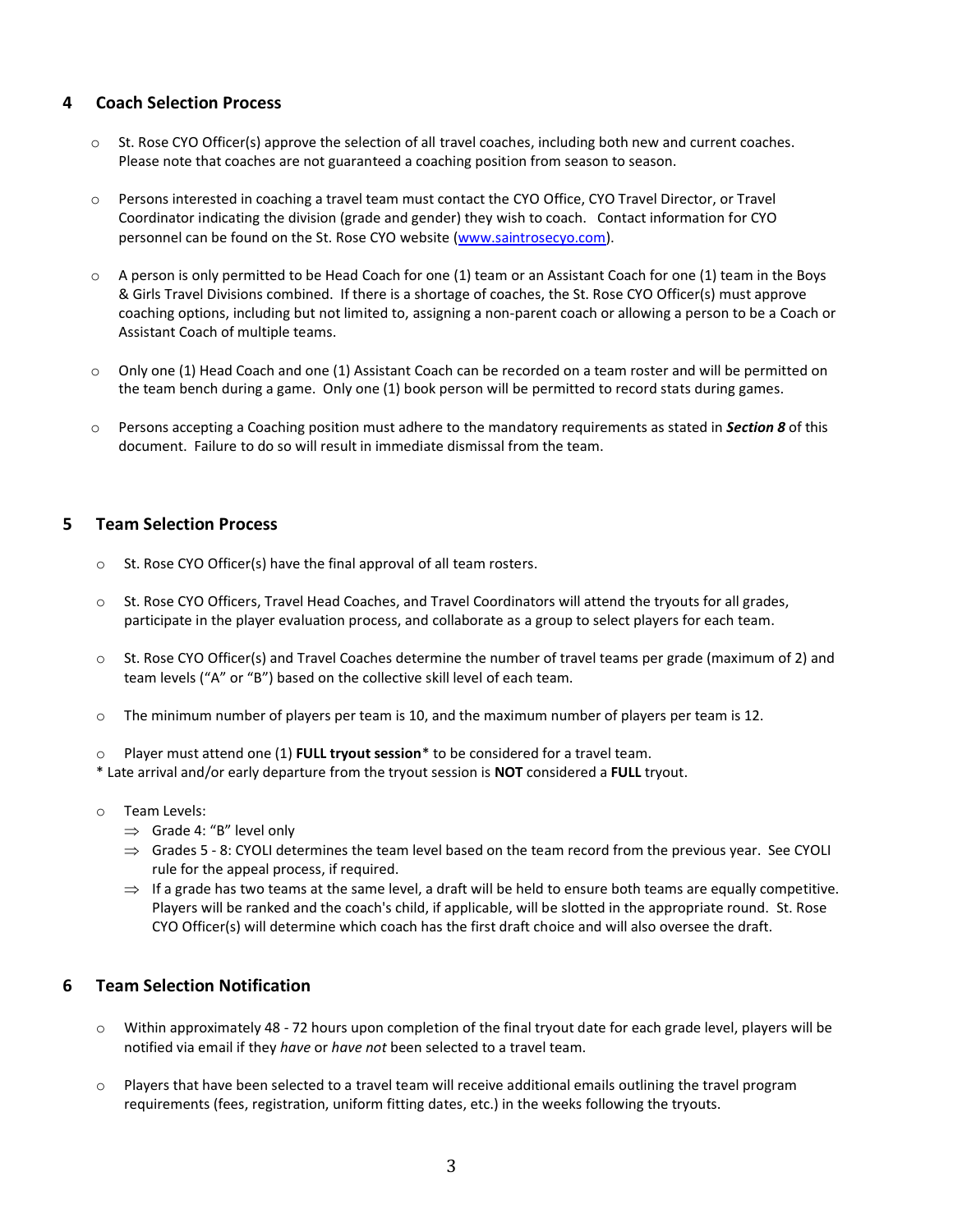## <span id="page-3-0"></span>**7 Travel Fees**

- o Travel fees will be disclosed prior to registration for tryouts.
- o Grades 4 thru 7: Fee includes practices, participation in the CYOLI Travel League, and a player uniform.
- $\circ$  Grade 8: Fee includes practices, participation in the CYOLI Travel League, player uniform, and 8<sup>th</sup> grade awards event (for player only).
- o Travel fee must be paid in full to participate in the Travel League (practices and games).
- o Participation in additional leagues or tournaments is at the coach's discretion and may be subject to additional fees.

# <span id="page-3-1"></span>**8 Travel Coach Commitment**

Coaches are a reflection of the St. Rose CYO Ministry and must demonstrate a commitment to the team and to the St. Rose of Lima CYO Program. Our goal is for each team to win CYOLI's highest honor, the CYOLI Sportsmanship Award, which is based on votes received from other teams within each division.

### <span id="page-3-3"></span><span id="page-3-2"></span>**8.1 Mandatory Requirements**

Persons accepting a Coaching position must adhere to the mandatory requirements as stated below. Failure to do so will result in immediate dismissal from the team.

#### **8.1.1 Grades 4-8**

- o Coaches will be background screened, Virtus-trained, and must attend the CYO Coaches' Sanctioning Workshop.
- o Head Coaches will be active participants in travel tryouts.
- o Coaches MUST participate in the Annual CYO Mass as a team and organize a team collection to donate toys to Outreach.

#### <span id="page-3-4"></span>**8.1.2 Grade 8 Specific**

- o Coaches must organize and participate in the Christmas Basketball Tournament scheduled during Christmas break. Responsibilities include securing additional  $8<sup>th</sup>$  grade teams to play in the tournament and scheduling/overseeing of tournament events. Securing outside parish teams should begin in September. Scheduling of games will start in November.
- $\circ$  Coaches must attend the 8<sup>th</sup> grade Travel Awards Event held in March. Coaches are responsible for selecting players for the awards listed below. A write-up defining the player requirements for each of these awards will be provided to the 8<sup>th</sup> grade coaches at the start of the season.
	- $\Rightarrow$  *St. Rose Leadership Award*: one (1) player per team.
	- *St. Rose Distinguished Athlete Award:* same as above, one (1) player per team.
	- $\Rightarrow$  Pastors Award: same as above, one (1) player per team.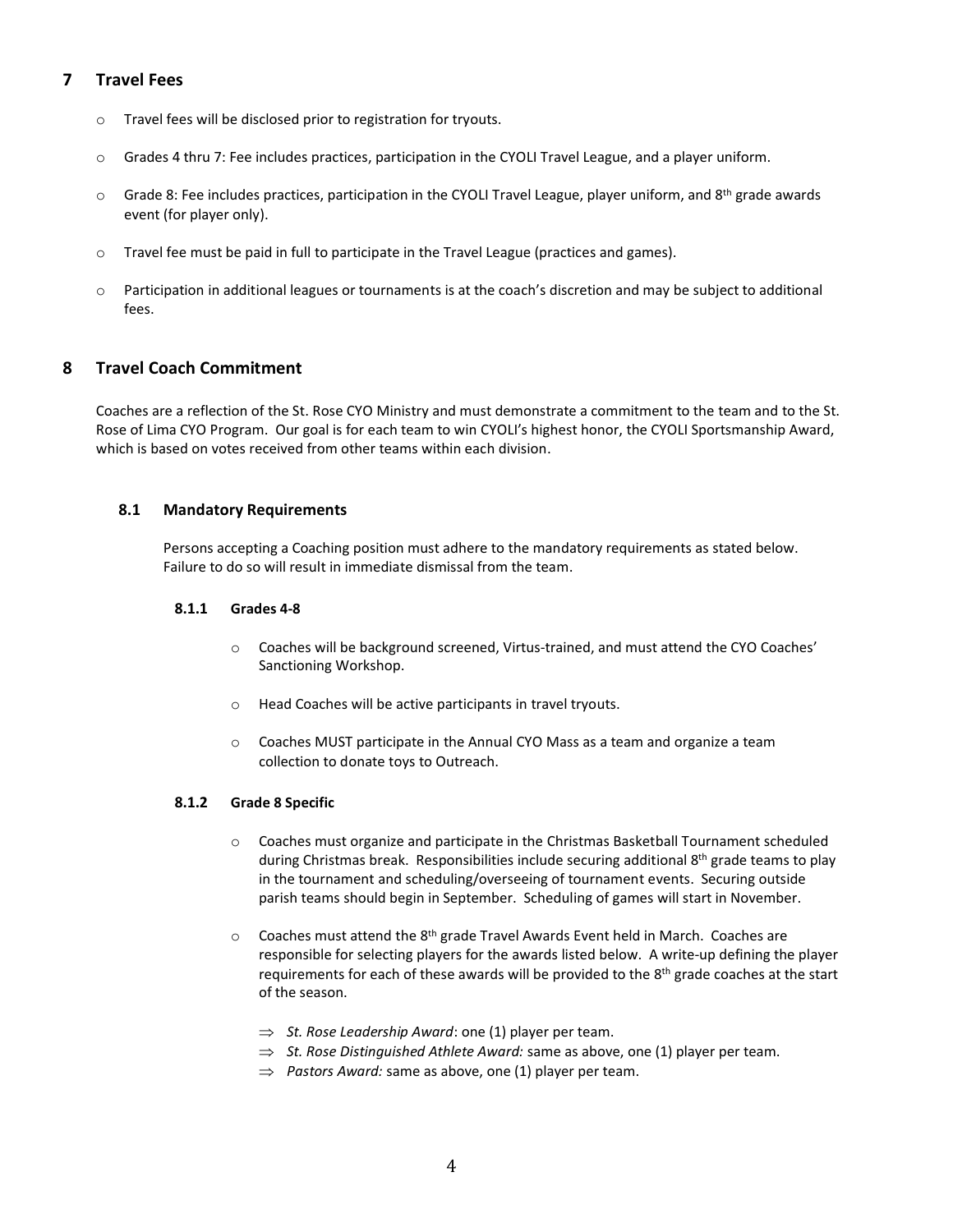#### <span id="page-4-0"></span>**8.1.3 Team Apparel**

- o Team uniforms, with the approved St. Rose CYO branding, will be supplied and are required to be worn for all games.
- o Pinnies will be provided during tryouts and must be worn at all practices throughout the season.
- $\circ$  Additional St. Rose CYO team apparel may be purchased through the St. Rose CYO web store, which typically becomes available in November.
- o Teams wishing to order apparel from a vendor other than the St. Rose CYO webstore must use the approved St. Rose CYO branding, and the apparel must be reviewed and accepted by St. Rose CYO Officer(s).

#### <span id="page-4-1"></span>**8.2 Practice/Game Policies**

- o Coaches must wear a St. Rose coach's shirt to all games.
- o Coaches are responsible for abiding by the St. Rose Venue Policy during their practices and games. The Venue Policy can be found on the St. Rose CYO website [\(www.saintrosecyo.com\)](http://www.saintrosecyo.com/).

Please ensure the following:

- $\Rightarrow$  gym is clean when leaving (discard water bottles and remove any items left by your players)
- $\Rightarrow$  when a St. Rose travel team is playing another parish in one of our venues, the St. Rose ravel coach should make every effort to arrive early and leave the venue only after the players/parents of both teams have left
- o Coaches are committed to the skill development of ALL players on their team. Below is the recommended playing time based on the player's practice attendance. It is at the coach's discretion to decrease the playing time of a player with unexcused or consistent missed practices.
	- $\Rightarrow$  "A" and "B" Levels players will play in every game and will have a minimum playing time of 25%, averaged out for the entire season, in CYO games.
- Coaches are responsible for adhering to the CYOLI Travel Basketball Rules. It is important to note the following CYOLI Playoff Disqualification rules. These eliminations may not be appealed.
	- $\Rightarrow$  Two forfeit losses will eliminate a team from playoff contention.
	- $\Rightarrow$  The CYOLI Discipline Committee will eliminate any team from the playoffs for three (3) wins or more with a final game score differential that meets or exceeds:
		- 25 points ( $5<sup>th</sup>$  &  $6<sup>th</sup>$  grade)
		- 30 points ( $7<sup>th</sup>$  grade)
		- 35 points ( $8<sup>th</sup>$  grade)

#### <span id="page-4-2"></span>**8.3 Technical Fouls**

 $\circ$  It will be an automatic one (1) game suspension if a coach receives two (2) technical fouls during the season. The fouls are cumulative and for the full season. Any future technical fouls will result in additional suspensions or the removal of the coach from the program.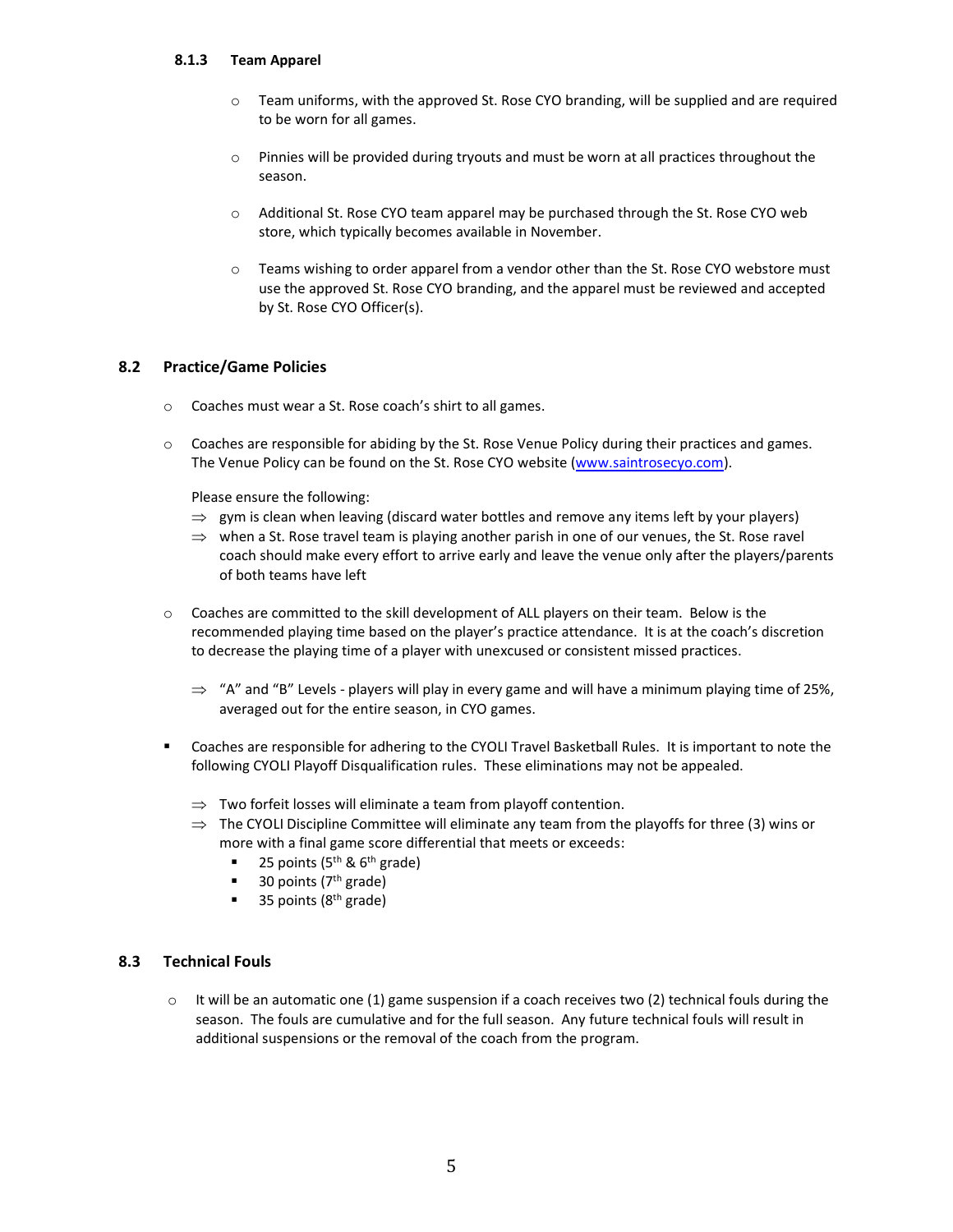## <span id="page-5-0"></span>**9 Travel Player Commitment**

Players are a reflection of the St. Rose CYO Ministry and must demonstrate a commitment to the team and to the St. Rose of Lima CYO Program. Our goal is for each team to win CYOLI's highest honor, the CYOLI Sportsmanship Award, which is based on votes received from other teams within each division.

### <span id="page-5-2"></span><span id="page-5-1"></span>**9.1 Mandatory Requirements**

#### **9.1.1 Grades 4-8**

- o Players must be IN COMPLIANCE with the CYOLI Travel Eligibility requirement.
- o **Players must register for and attend tryouts** to be considered for a travel team. *Note that earning a position on a travel team in a prior year does not guarantee an automatic position on that team in future years.*
- o Player must pay his/her travel fees in full before participating in the program (i.e., practices, games).
- o Players must play at their grade level.
- $\circ$  Players must play on the team for which they are selected and cannot request specific team placement. For example, an "A" player cannot request to play on the "B" team, or a player cannot request to play for a specific coach.
- o Once a player is ROSTERED (selected to a team), they cannot opt out of playing for that team. If a player chooses to opt out, the player cannot participate in any St. Rose CYO program for the current year. Also, the player will not be permitted to try out for Travel Basketball the following year. Further, if a player opts out after the team selection process, the travel registration fee will NOT be refunded.
- o Players must attend the annual CYO Mass as a team in December.

#### <span id="page-5-3"></span>**9.1.2 Grade 8 Specific**

- o Players must participate/work at the Christmas Basketball Tournament held over Christmas break (between Christmas and New Years).
- $\circ$  Players must attend the 8<sup>th</sup> grade Travel Awards Event held in March.

#### <span id="page-5-4"></span>**9.2 Practice/Game Policies**

- o Attendance at travel practices and games is mandatory. If a player cannot attend a travel practice or game, it is the responsibility of the player/parent to notify the coach with a reason for the absence before the start of the practice or game. *Please note that a player's "play time" during games may be impacted by unexcused or consistent missed practices.*
- o Travel players have the *option to participate* in the CYO Intramural Basketball League. As a result, travel players who *choose to participate* in Intramural Basketball must make a full commitment to their Intramural team. Players who do not attend Intramural games/practices for reasons other than those listed below will be immediately dismissed from both their travel and intramural teams for the remainder of the season. Note: Travel and Intramural registration fees will NOT be refunded.

*Please note that it is the player/parent responsibility to notify both the Travel and Intramural Coaches when conflicts arise.*